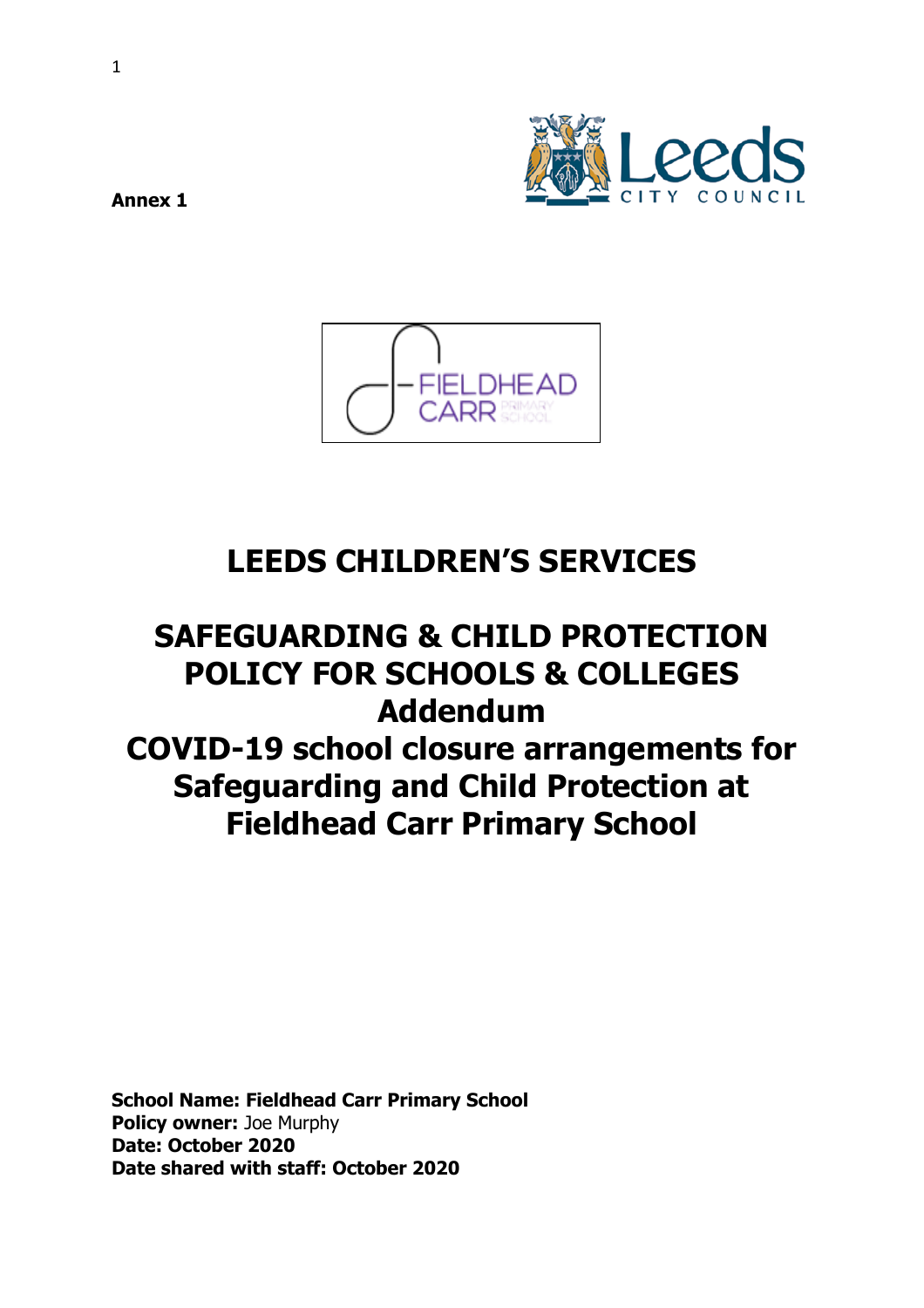| 1.  |                                                                                      |
|-----|--------------------------------------------------------------------------------------|
| 2.  |                                                                                      |
| З.  |                                                                                      |
| 4.  |                                                                                      |
| 5.  |                                                                                      |
| 6.  |                                                                                      |
| 7.  |                                                                                      |
| 8.  |                                                                                      |
| 9.  |                                                                                      |
| 10. |                                                                                      |
| 11. |                                                                                      |
| 12. |                                                                                      |
| 13. |                                                                                      |
| 14. |                                                                                      |
| 15. |                                                                                      |
| 16. | Staff who bring their own children into school due to a lack of suitable alternative |
| 17. |                                                                                      |
| 18. |                                                                                      |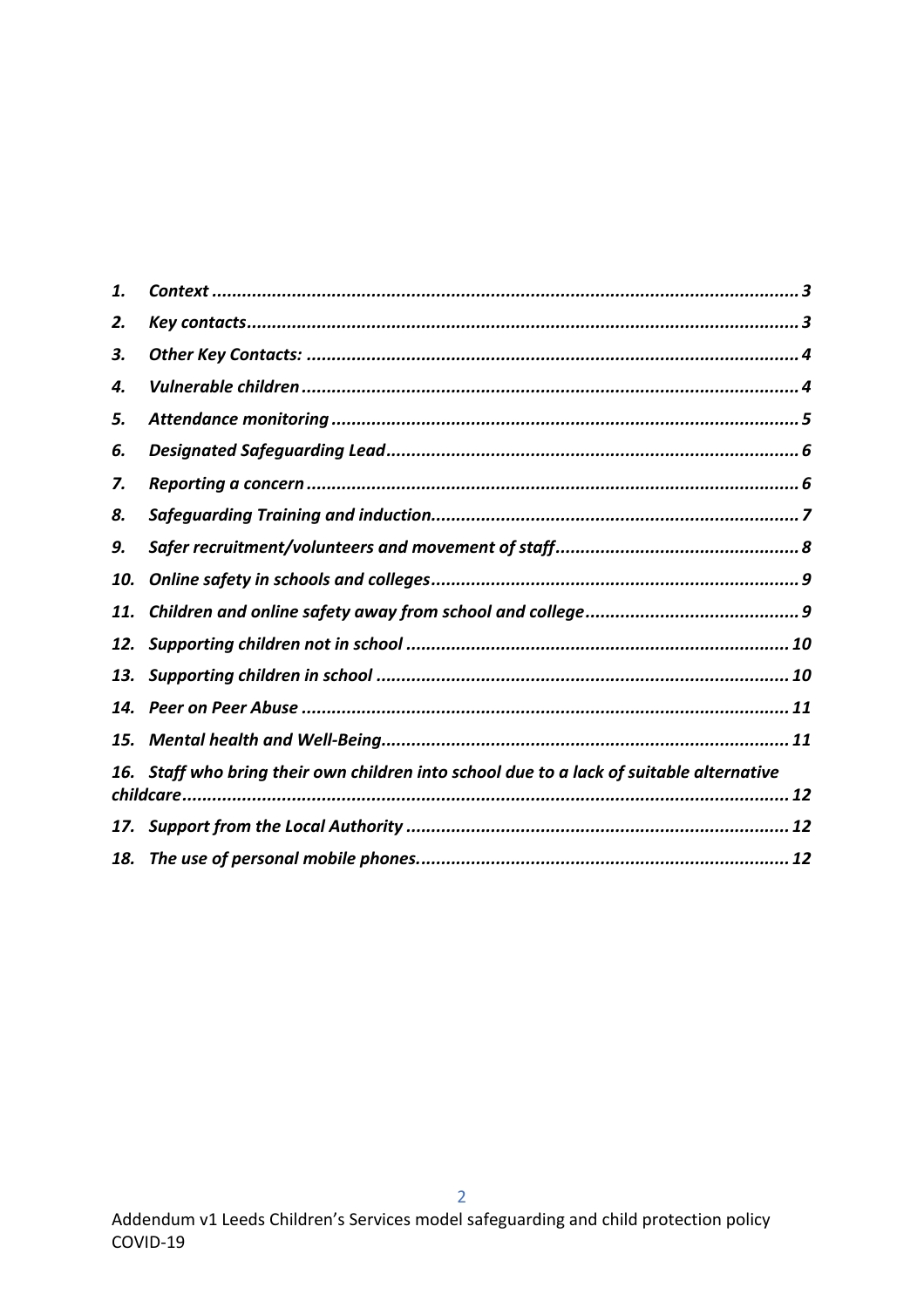## **1. Context**

From 20th March 2020 parents were asked to keep their children at home, wherever possible, and for schools to remain open only for those children of workers critical to the COVID-19 response who absolutely need to attend and children who are vulnerable and cannot be safely cared for at home.

It is the responsibility of the host school for safeguarding and child protection for all pupils who are attending regardless of whether they are on roll at that school.

All staff working in schools should understand their specific roles in the safeguarding of children.

This addendum of the Fieldhead Carr Primary School Safeguarding and Child Protection policy contains details of our individual safeguarding arrangements in the following areas:

#### **2. Key contacts**

| <b>Role</b>                                   | <b>Name</b>                    | <b>Contact</b><br>number    | <b>Email</b>                          |
|-----------------------------------------------|--------------------------------|-----------------------------|---------------------------------------|
| Designated<br>Safeguarding<br>Lead            | Joe<br>Murphy                  | 0113 2930226<br>07841011906 | j.murphy@fieldheadcarr.leeds.sch.uk   |
| Deputy<br>Designated<br>Safeguarding<br>Leads | Lisa<br><b>Stevens</b>         | 0113 2930226                | I.stevens@fieldheadcarr.leeds.sch.uk  |
| Headteacher                                   | Emma<br>Wraighte               | 0113 2930226                | e.wraighte@fieldheadcarr.leeds.sch.uk |
| Chair of<br>Governors                         | Tammy<br><b>Best</b>           | 0113 2930226                | t.best@fieldheadcarr.leeds.sch.uk     |
| Safeguarding<br>Governor                      | Tammy<br>Best/ Jane<br>Peacock | 0113 2930226                | j.peacock@fieldheadcarr.leeds.sch.uk  |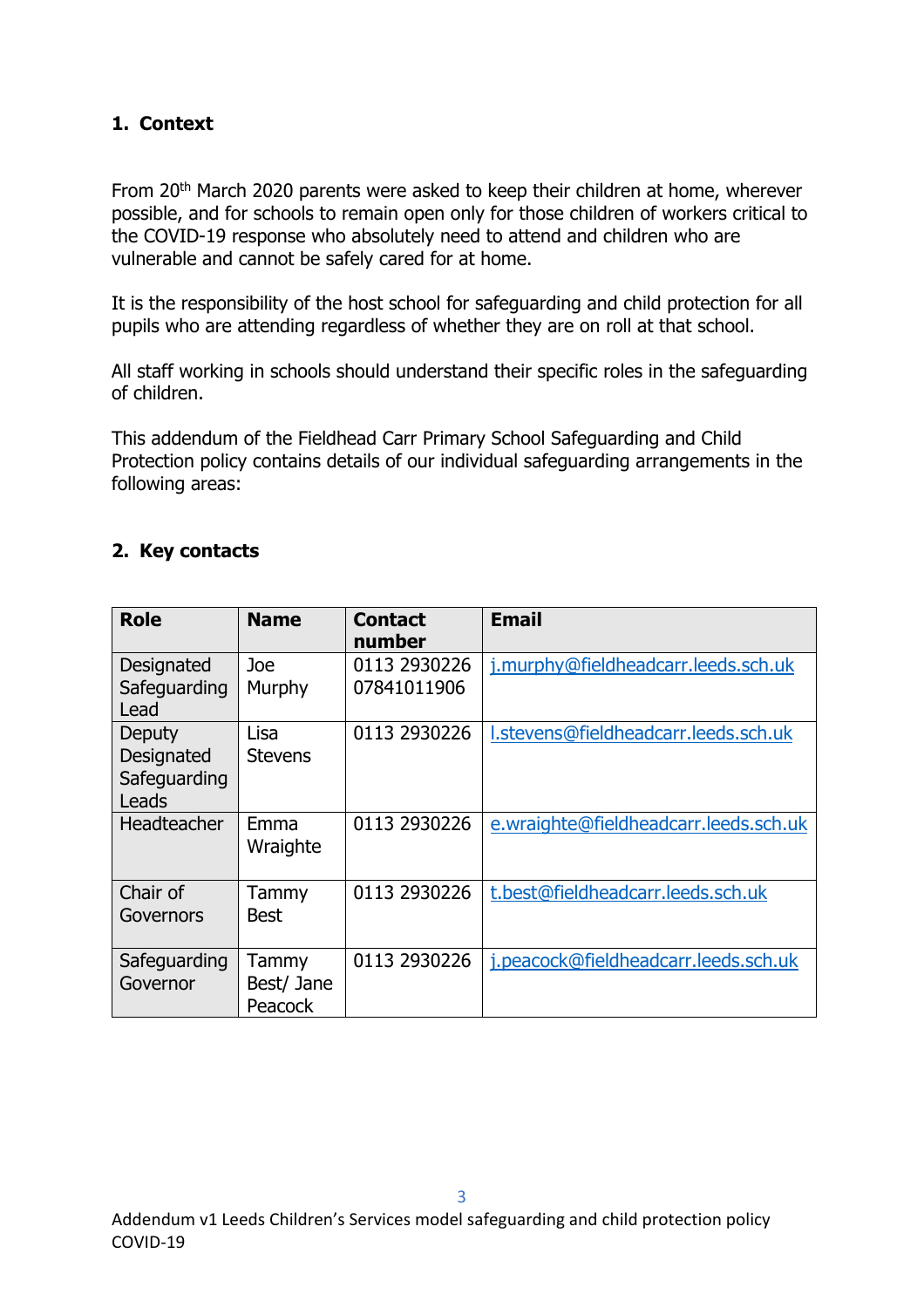#### **3. Other Key Contacts:**

| <b>Children's Services Education Safeguarding Team</b> | 0113 3789685 |
|--------------------------------------------------------|--------------|
| <b>Email: estconsultation@leeds.gov.uk</b>             |              |
| Children's social work service duty and advice team    | 0113 3760336 |
| <b>Email: childscreening@leeds.gov.uk</b>              |              |
| <b>Emergency Duty Team (Out of hours)</b>              | 0113 5350600 |
| Email: childrensEDT@leeds.gov.uk                       |              |
| <b>Prevent Team</b>                                    | 0113 5350810 |
| Email: prevent@leeds.gov.uk                            |              |
| <b>LADO service</b>                                    | 0113 3789687 |
| Email: lado@leeds.gov.uk                               |              |
| <b>Leeds Schools Crisis line</b>                       | 0113 3783645 |
| <b>CLUSTER (Amanda Bradley)</b>                        |              |
| Email: amanda.bradley@leeds.gov.uk                     | 0113 5351906 |

#### **4. Vulnerable children**

Vulnerable children include those who have a social worker and those children and young people up to the age of 25 with education, health and care (EHC) plans and children and families with early help plans.

Those who have a social worker include children who have a Child Protection Plan and those who are looked after by the Local Authority. A child may also be deemed to be vulnerable if they have been assessed as being in need or otherwise meet the definition in section 17 of the Children Act 1989.

Those with an EHC plan will be risk-assessed in consultation with the SENCO and parents, to decide whether they need to continue to be offered a school or college place in order to meet their needs, or whether they can safely have their needs met at home. This could include, if necessary, carers, therapists or clinicians visiting the home to provide any essential services. Many children and young people with EHC plans can safely remain at home.

Eligibility for free school meals in and of itself should not be the determining factor in assessing vulnerability.

Senior leaders, especially the Designated Safeguarding Lead (and deputy) know who our most vulnerable children are. They have the flexibility to offer a place to those on the edge of receiving children's social care support.

Fieldhead Carr will continue to work with and support children's social workers to help protect vulnerable children. This includes working with and supporting children's social workers and the local authority virtual school head (VSH) for lookedafter and previously looked-after children. The lead person for this will be: Hannah **Duplex**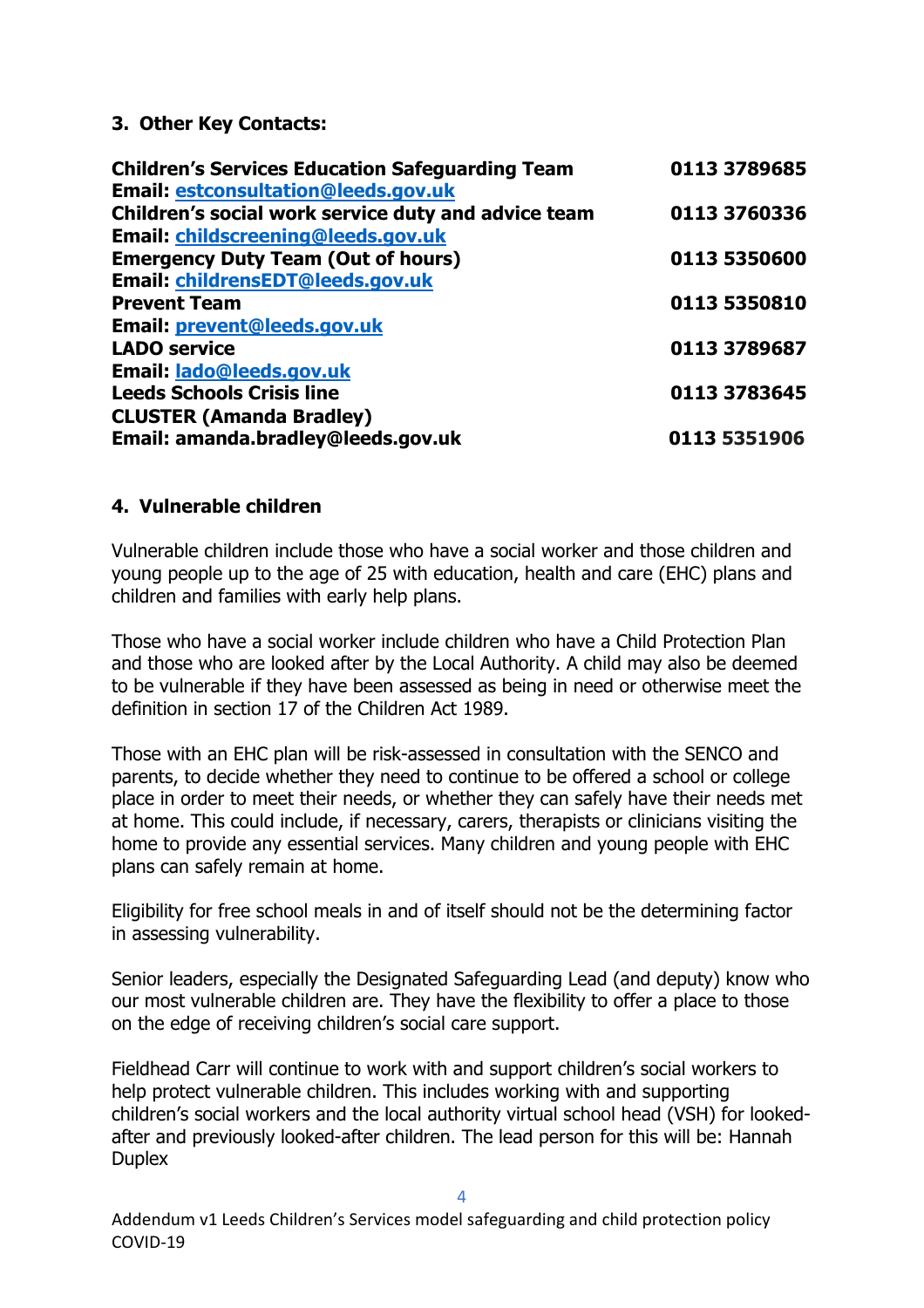The offer to attend school is extended to all identified vulnerable children who have a social worker, so long as they do not have underlying health conditions that put them at increased risk. In circumstances where a parent does not want to bring their child to an education setting, and their child is considered vulnerable, the social worker and Fieldhead Carr will explore the reasons for this directly with the parent and this will be recorded.

Where parents are concerned about the risk of the child contracting COVID19, Fieldhead Carr or the social worker will talk through these anxieties with the parent/carer following the advice set out by Public Health England.

Fieldhead Carr will encourage our vulnerable children and young people to attend a school, including remotely if needed.

#### **5. Attendance monitoring**

Local authorities and education settings do not need to complete their usual day-today attendance processes to follow up on non-attendance.

If Fieldhead Carr has any children in attendance (e.g. because they are vulnerable or their parent(s) / carers are critical workers) we will submit the daily attendance sheet to the DfE by 12 noon -

https://www.gov.uk/government/publications/coronavirus-covid-19-attendancerecording-for-educational-settings

If the school has closed, we will complete the return once as requested by the DfE.

Fieldhead Carr and social workers will agree with parents/carers whether children in need should be attending school – Fieldhead Carr will then follow up on any pupil that they were expecting to attend, who does not. Fieldhead Carr will also follow up with any parent or carer who has arranged care for their child(ren) and the child(ren) subsequently do not attend.

This will be done by a call to the family home from a member of the inclusion team / or SLT. If we can not make contact then a call to the cluster will be made for further support. This may mean a home visit to the house by either the cluster or a member of the inclusion team/SLT.

To support the above, Fieldhead Carr will, when communicating with parents/carers and carers, confirm emergency contact numbers are correct and ask for any additional emergency contact numbers where they are available.

In all circumstances where a vulnerable child does not take up their place at school, or discontinues, Fieldhead Carr will notify their social worker.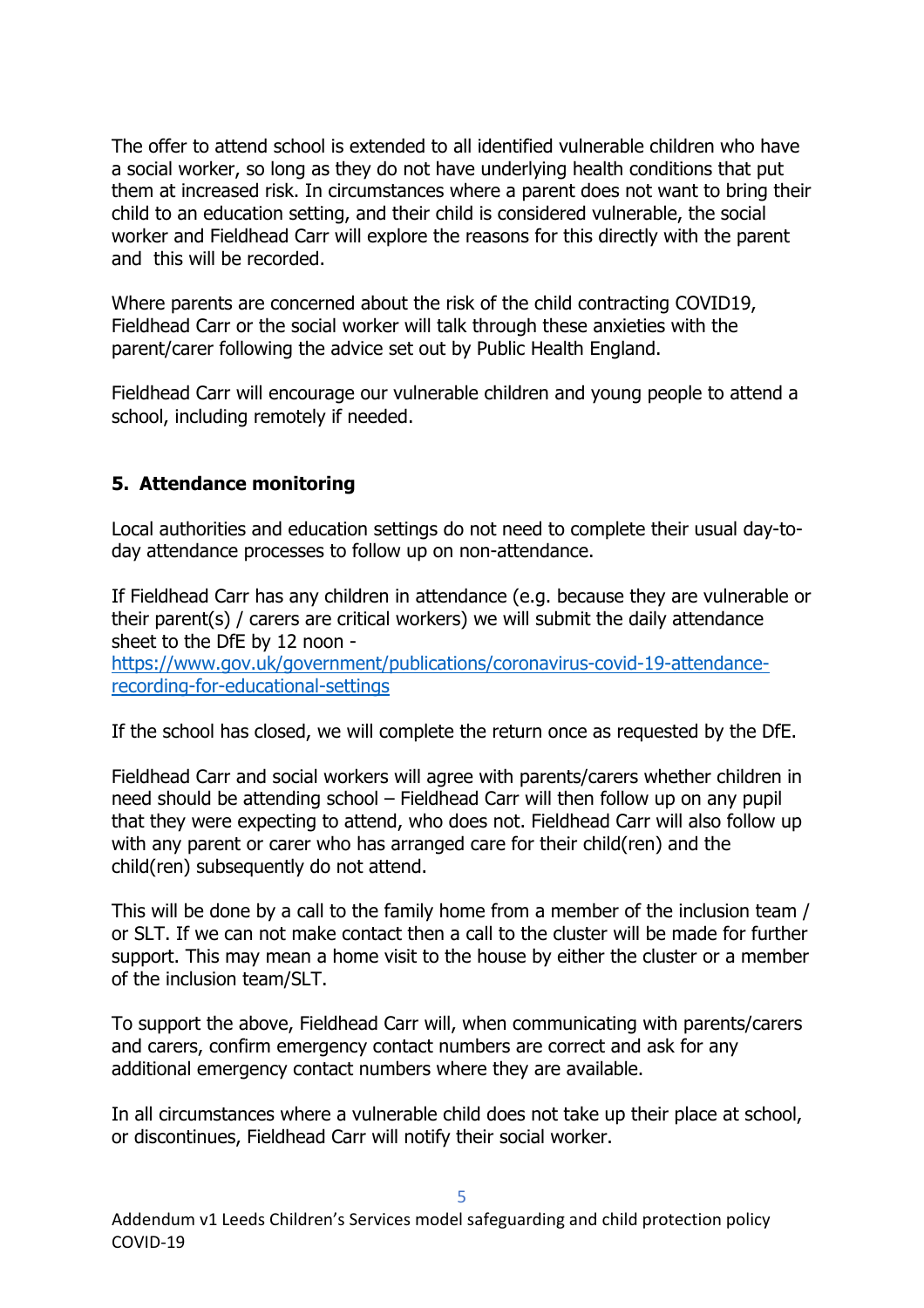## **6. Designated Safeguarding Lead**

Fieldhead Carr Primary school has a Designated Safeguarding Lead (DSL) and a Deputy DSL.

The Designated Safeguarding Lead is: Joe Murphy

The Deputy Designated Safeguarding Lead is: Lisa Stevens

The optimal scenario is to have a trained DSL (or deputy) available on site. Where this is not the case a trained DSL (or deputy) will be available to be contacted via phone or online video - for example when working from home.

Where a trained DSL (or deputy) is not on site, in addition to the above, a senior leader will assume responsibility for co-ordinating safeguarding on site.

This might include updating and managing access to child protection records both offline or online management system, and liaising with the offsite DSL (or deputy) and as required liaising with children's social workers where they require access to children in need and/or to carry out statutory assessments at the school or college.

It is important that all Fieldhead Carr staff and volunteers have access to a trained DSL (or deputy). On each day, the staff on site will be made aware of who that person is and how to contact them. All onsite staff should be made aware of the children's services education safeguarding team consultation line number (0113 3789685) should a DSL be unavailable and they require safeguarding advice.

The DSL will continue to engage with social workers, and attend all multi-agency meetings, which can be done remotely.

The senior DSL will ensure that operational staff with designated safeguarding responsibilities, access regular supervision, which can be undertaken remotely through electronic communications (e.g. skype, mobile communications etc..)

## **7. Reporting a concern**

Where staff have a concern about a child, they should continue to follow the process outlined in the school Safeguarding Policy. This includes making a report and formally recording concerns via the school's electronic safeguarding systems, (e.g. CPOMS) which can be done remotely. Or secure email systems with completed cause for concern forms attached.

Staff are reminded of the need to report any concern immediately and without delay.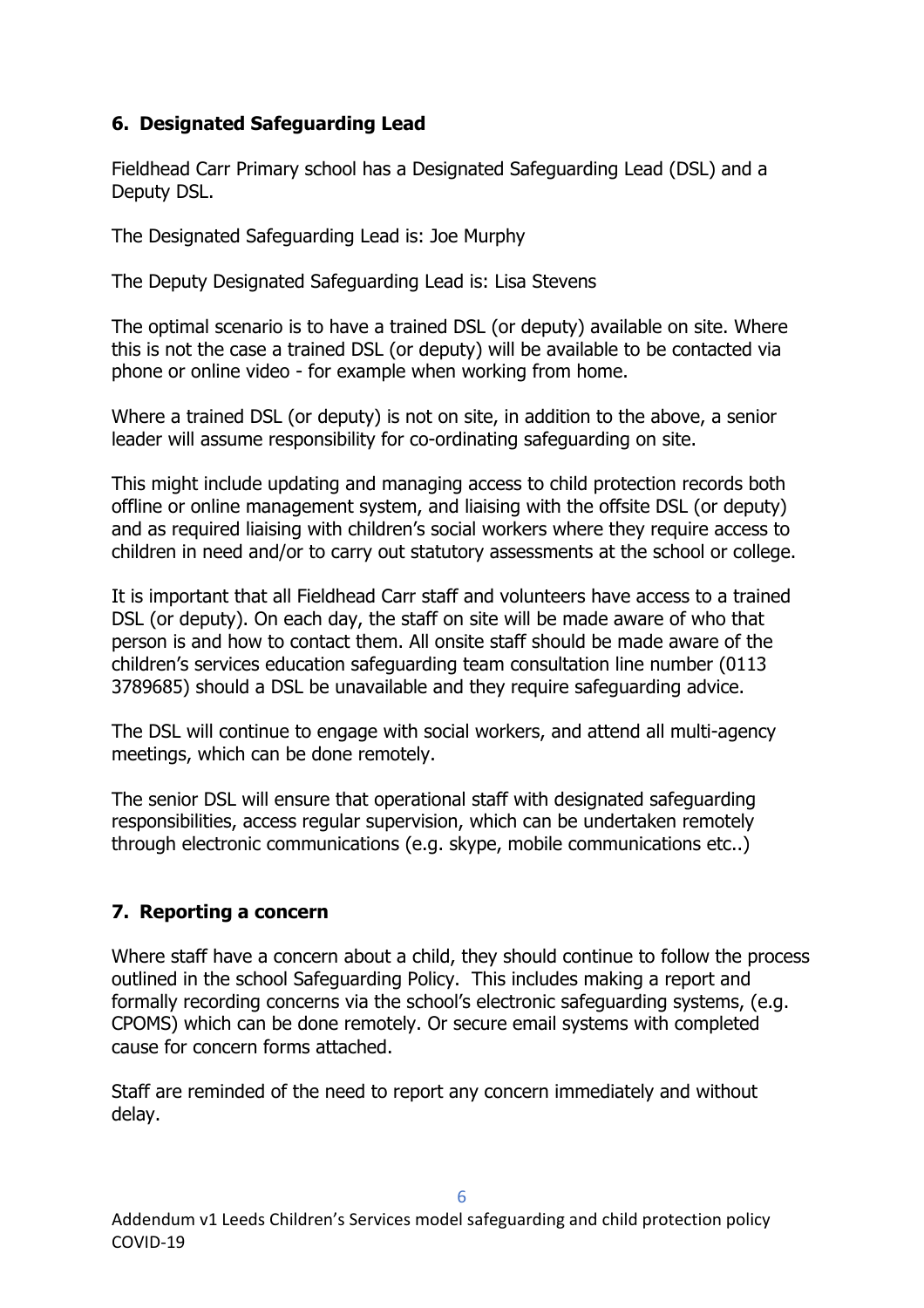Where staff are concerned about an adult working with children in the school, they should contact their Headteacher (Emma Wraighte, 07817550232, e.wraighte@fieldheadcarr.leeds.sch.uk). If there is a requirement to make a notification to the headteacher whilst away from school, this should be done verbally and followed up with an email to the headteacher.

Concerns around the Headteacher should be directed to the Chair of Governors: Tammy Best (07500182572, t.best@fieldheadcarr.leeds.sch.uk).

All staff must follow Part 4 of Keeping Children Safe in Education (2020) and the local authority model safeguarding model child protection policy (section 10.2) guidance for managing allegations against staff. The case manager must use the local authority designated officer (LADO) notification form (see Appendix 13 of local authority model safeguarding model child protection policy) in order to assess the level of concern. As part of this initial consideration, the case manager should consult with their school's HR Advisor/provider/contact. The completed LADO notification form must be sent to lado@leeds.gov.uk within one working day of the allegation being made.

The education safeguarding team manager (Raminder Aujla raminder.aujla@leeds.gov.uk ) will continue to offer support in the process of managing allegations.

#### **8. Safeguarding Training and induction**

DSL training is very unlikely to take place unlikely to take place whilst there remains a threat of the COVID 19 virus.

For the period COVID-19 measures are in place, a DSL (or deputy) who has been trained will continue to be classed as a trained DSL (or deputy) even if they miss their refresher training.

All existing school staff have had safeguarding training and have read part 1 of Keeping Children Safe in Education (2020). The DSL should communicate with staff any new local arrangements, so they know what to do if they are worried about a child.

Where new staff are recruited, or new volunteers enter Fieldhead Carr, they will continue to be provided with a safeguarding induction.

Upon arrival, they will be given a copy of the receiving setting's safeguarding and child protection policy, guidance for safer working practice for staff working in educational settings, online safety policy including acceptable use and confirmation of local processes and confirmation of DSL arrangements.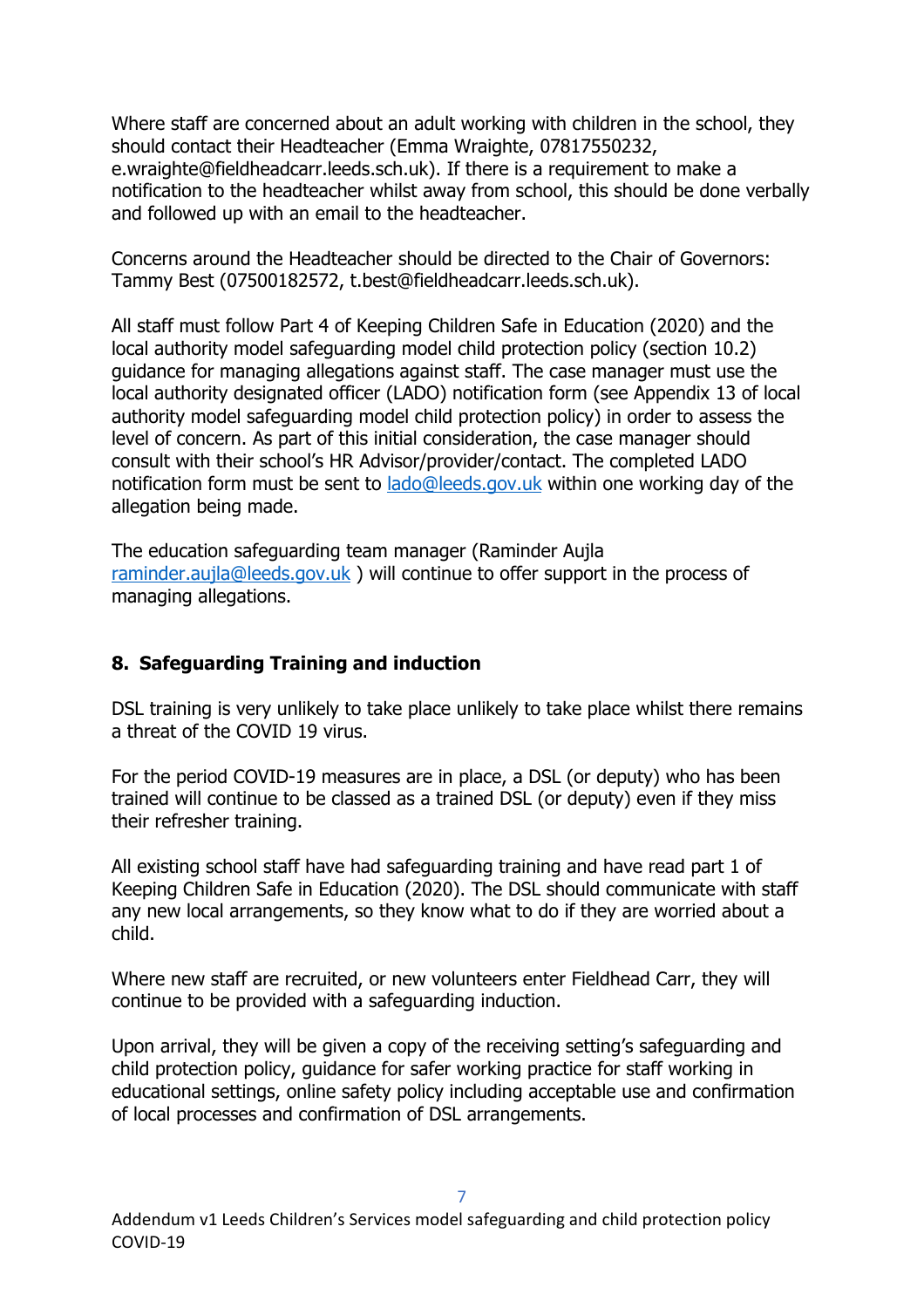#### **9. Safer recruitment/volunteers and movement of staff**

It remains essential that people who are unsuitable are not allowed to enter the children's workforce or gain access to children. When recruiting new staff, Fieldhead Carr will continue to follow the relevant safer recruitment processes for their setting, including, as appropriate, relevant sections in part 3 of Keeping Children Safe in Education (2020) (KCSIE).

In response to COVID-19, the Disclosure and Barring Service (DBS) has made changes to its guidance on standard and enhanced DBS ID checking to minimise the need for face-to-face contact. https://www.gov.uk/government/news/covid-19 changes-to-dbs-id-checking-guidelines

If staff are deployed from another education or children's workforce setting to our school, we will take into account the DfE supplementary guidance on safeguarding children during the COVID-19 pandemic and will accept portability as long as the current employer confirms in writing that:

- the individual has been subject to an enhanced DBS and children's barred list check
- there are no known concerns about the individual's suitability to work with children
- there is no ongoing disciplinary investigation relating to that individual

Where Fieldhead Carr are utilising volunteers, we will continue to follow the checking and risk assessment process as set out in paragraphs 167 to 172 of KCSIE. Under no circumstances will a volunteer who has not been checked be left unsupervised or allowed to work in regulated activity.

Fieldhead Carr will continue to follow the legal duty to refer to the DBS anyone who has harmed or poses a risk of harm to a child or vulnerable adult. Full details can be found at paragraph 163 of KCSIE.

Fieldhead Carr will continue to consider and make referrals to the Teaching Regulation Agency (TRA) as per paragraph 166 of KCSIE and the TRA's 'Teacher misconduct advice for making a referral.

During the COVID-19 period all referrals should be made by emailing Misconduct.Teacher@education.gov.uk

Whilst acknowledging the challenge of the current National emergency, it is essential from a safeguarding perspective that any school is aware, on any given day, which staff/volunteers will be in the school or college, and that appropriate checks have

Addendum v1 Leeds Children's Services model safeguarding and child protection policy COVID-19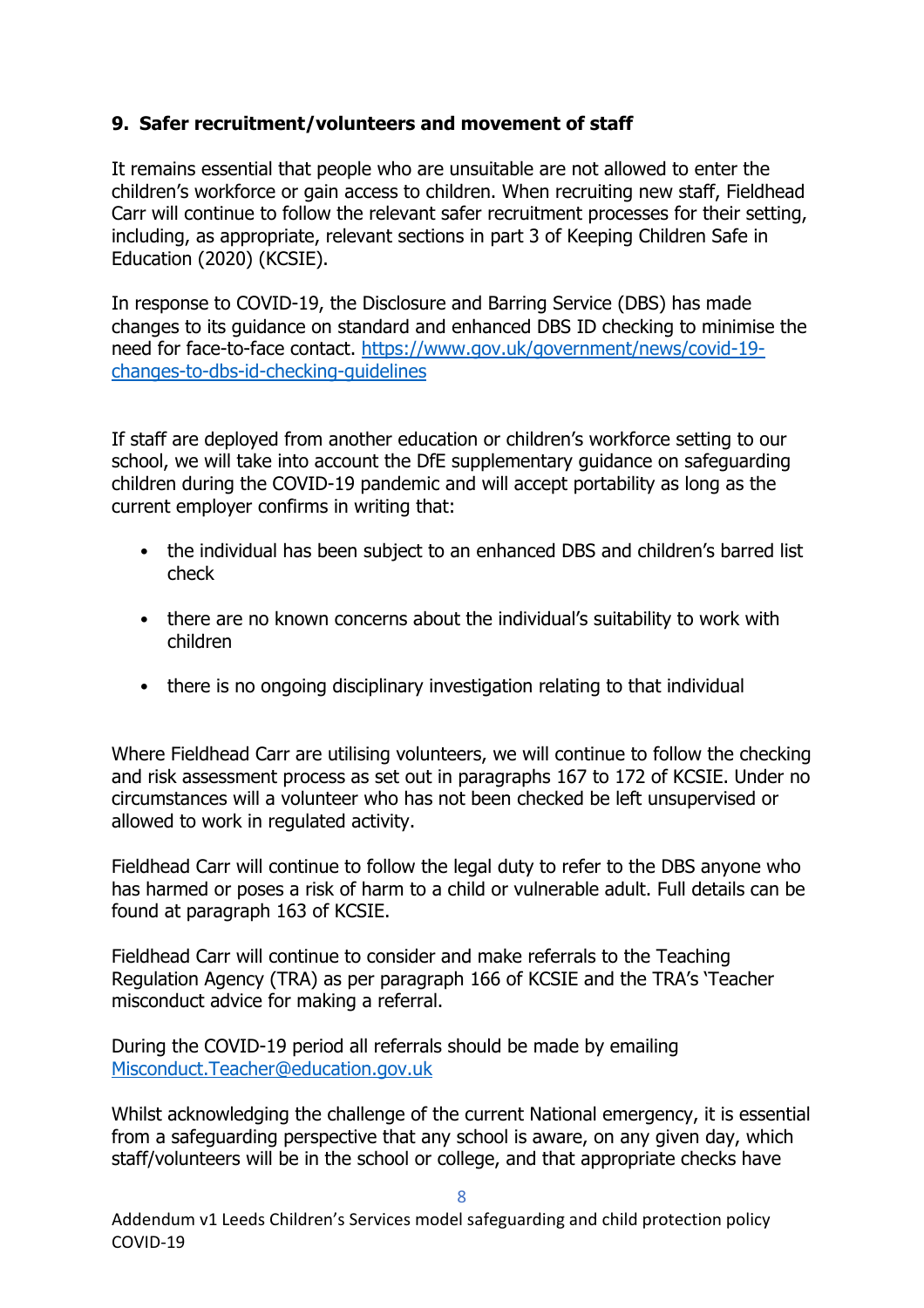been carried out, especially for anyone engaging in regulated activity. As such, Fieldhead Carr will continue to keep the single central record (SCR) up to date as outlined in paragraphs 148 to 156 in KCSIE.

## **10. Online safety in schools and colleges**

Fieldhead Carr will continue to provide a safe environment, including online. This includes the use of an online filtering system.

Where students are using computers in school, appropriate supervision will be in place.

## **11. Children and online safety away from school and college**

It is important that all staff who interact with children, including online, continue to look out for signs a child may be at risk. Any such concerns should be dealt with as per the Child Protection Policy and where appropriate referrals should still be made to children's social care and as required, the police.

Online teaching should follow the same principles as set out in the Guidance for safer working practice for those working with children and young people in education settings (National Safer Recruitment Consortium May 2019).

Fieldhead Carr will ensure any use of online learning tools and systems is in line with privacy and data protection/GDPR requirements.

Below are some things to consider when delivering virtual lessons, especially where webcams are involved:

- No 1:1s, groups only. In cases where 1:1 tuition is essential, staff must seek formal written agreement from a senior manager and the pupil's parent.
- Staff and children must wear suitable clothing, as should anyone else in the household.
- Any computers used should be in appropriate areas, for example, not in bedrooms; staff need to be mindful that backgrounds do not compromise personal confidentiality or breach the guiding principles of safer working practice guidance for staff working in educational settings.
- The live class should be recorded so that if any issues were to arise, the video can be reviewed.
- Live classes should be kept to a reasonable length of time, or the streaming may prevent the family 'getting on' with their day.
- Language must be professional and appropriate, including any family members in the background.
- Staff must only use platforms specified by senior managers and approved by our IT network manager / provider to communicate with pupils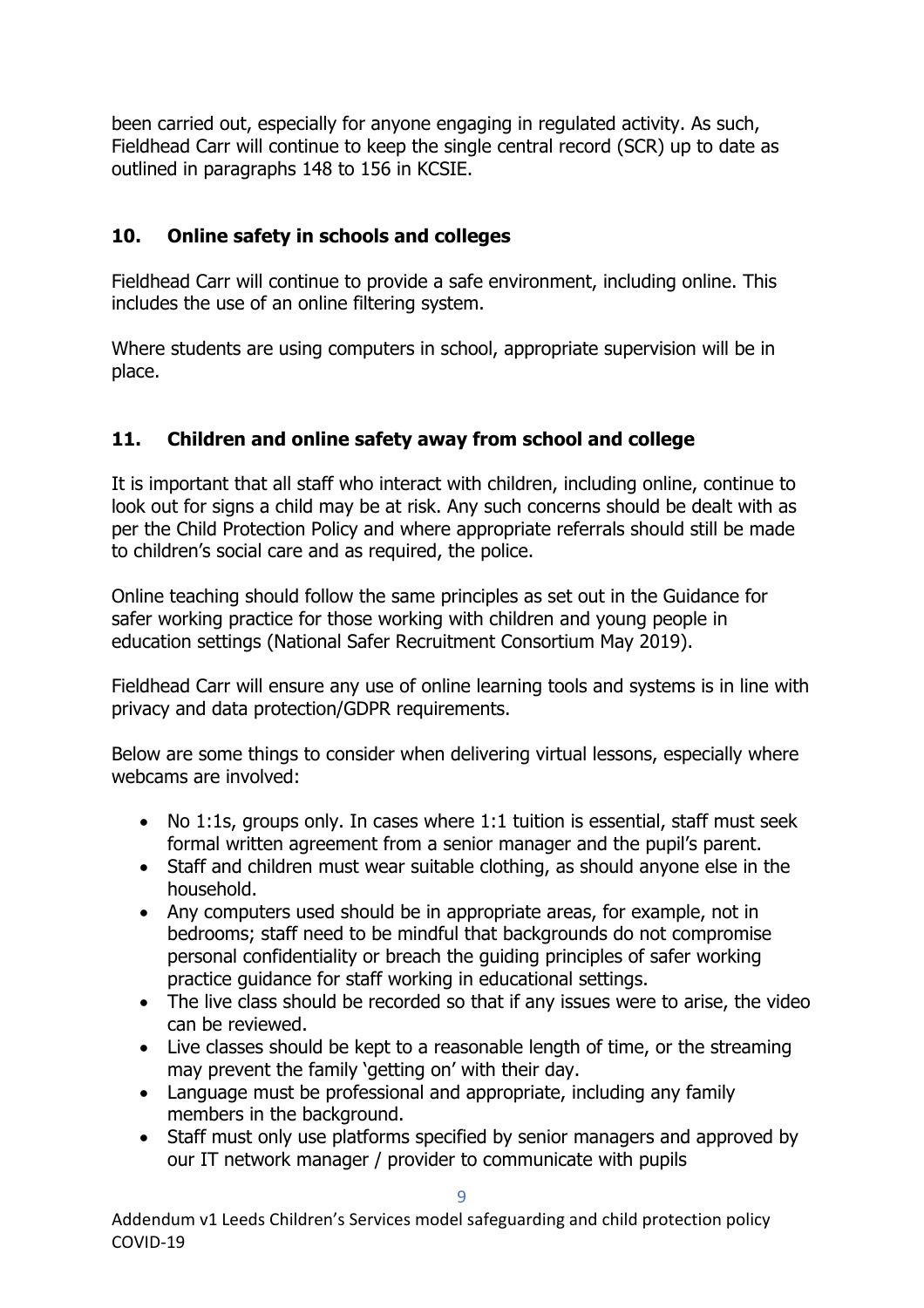## **12. Supporting children not in school**

Fieldhead Carr is committed to ensuring the safety and wellbeing of all its Children and Young people.

Where the DSL has identified a child to be on the edge of social care support, or who would normally receive pastoral-type support in school, they should ensure that a robust communication plan is in place for that child or young person.

Details of this plan must be recorded, as should a record of contact made.

The communication plans can include: remote contact, phone contact, door-step visits. Other individualised contact methods should be considered and recorded.

Fieldhead Carr and its DSL will work closely with all stakeholders to maximise the effectiveness of any communication plan.

This plan must be reviewed regularly and where concerns arise, the DSL will consider any referrals as appropriate.

The school will share safeguarding messages on its website and social media pages.

Fieldhead Carr recognises that school is a protective factor for children and young people, and the current circumstances, can affect the mental health of pupils and their parents/carers. Teachers at Fieldhead Carr need to be aware of this in setting expectations of pupils' work where they are at home.

## **13. Supporting children in school**

Fieldhead Carr is committed to ensuring the safety and wellbeing of all its students.

Fieldhead Carr will continue to be a safe space for all children to attend and flourish. The Headteacher will ensure that appropriate staff are on site and staff to pupil ratio numbers are appropriate, to maximise safety.

Fieldhead Carr will refer to the Government guidance for education and childcare settings on how to implement social distancing and continue to follow the advice from Public Health England on handwashing and other measures to limit the risk of spread of COVID19.

Fieldhead Carr will ensure that where we care for children of critical workers and vulnerable children on site, we ensure appropriate support is in place for them.

Where Fieldhead Carr has concerns about the impact of staff absence – such as our Designated Safeguarding Lead or first aiders – we will discuss them immediately with the local authority education safeguarding team and/or health and safety team.

10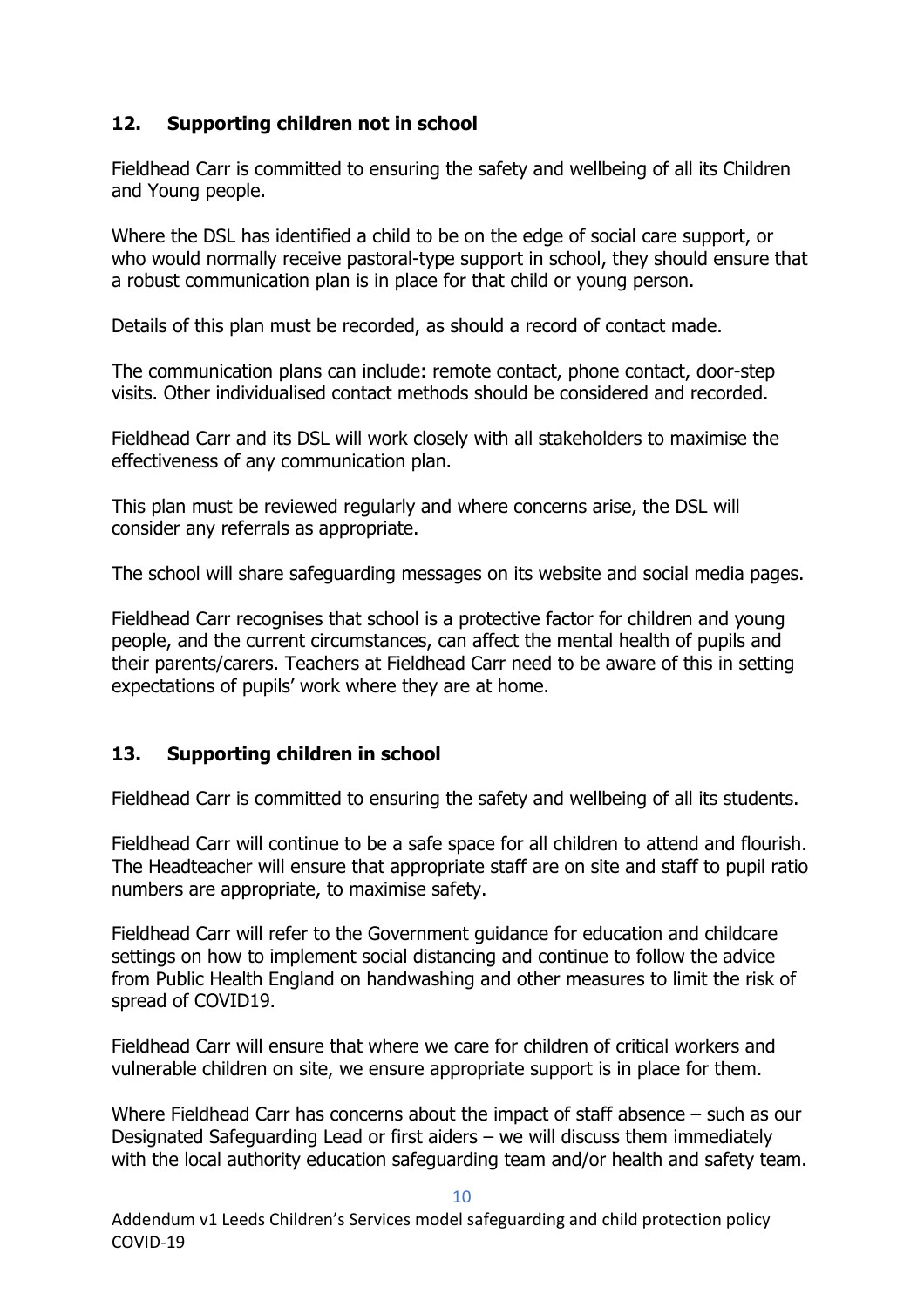#### **14. Peer on Peer Abuse**

Fieldhead Carr recognises that during the closure a revised process may be required for managing any report of such abuse and supporting victims**.** 

Where a school receives a report of peer on peer abuse, they will follow the principles as set out in part 5 of KCSIE and of those outlined within of the Child Protection Policy.

The school will listen and work with the young person, parents/carers and any multiagency partner required to ensure the safety and security of that young person.

Concerns and actions must be recorded in keeping with school reporting and recording systems (CPOMS) and appropriate referrals made.

## **15. Mental health and Well-Being**

Fieldhead Carr recognises that the current exceptional circumstances may affect the mental health and well-being of pupils, parents and staff in many different ways. School will ensure that they have details of appropriate support available and this will be accessible for pupils, parents and staff.

These are unusual and difficult times for many people and for some families they may become traumatic times and involve loss and grief. We have provided appropriate home learning for our pupils to complete during this period of time whilst the vast majority of pupils are at home. Although learning is very important, and we want to make the best use of this time, we recognise that the expectations of this may be challenging on some students and families. School will provide reassurance and support to pupils, parents and staff in order to manage these expectations without putting additional stresses and pressure on individuals.

Schools may also wish to ensure that there is a plan in place for how any bereavements may be handled, including obtaining support services as appropriate.

Useful contacts/web links:

Child line: 0800 1111 www.childline.org.uk www.nhs.uk Mind.org.uk www.gov.uk/government/publications/covid-19-guidance-for-the-public-on-mentalhealth-and-wellbeing www.nhs.uk/oneyou/every-mind-matters/coronavirus-covid-19-staying-at-home-tips